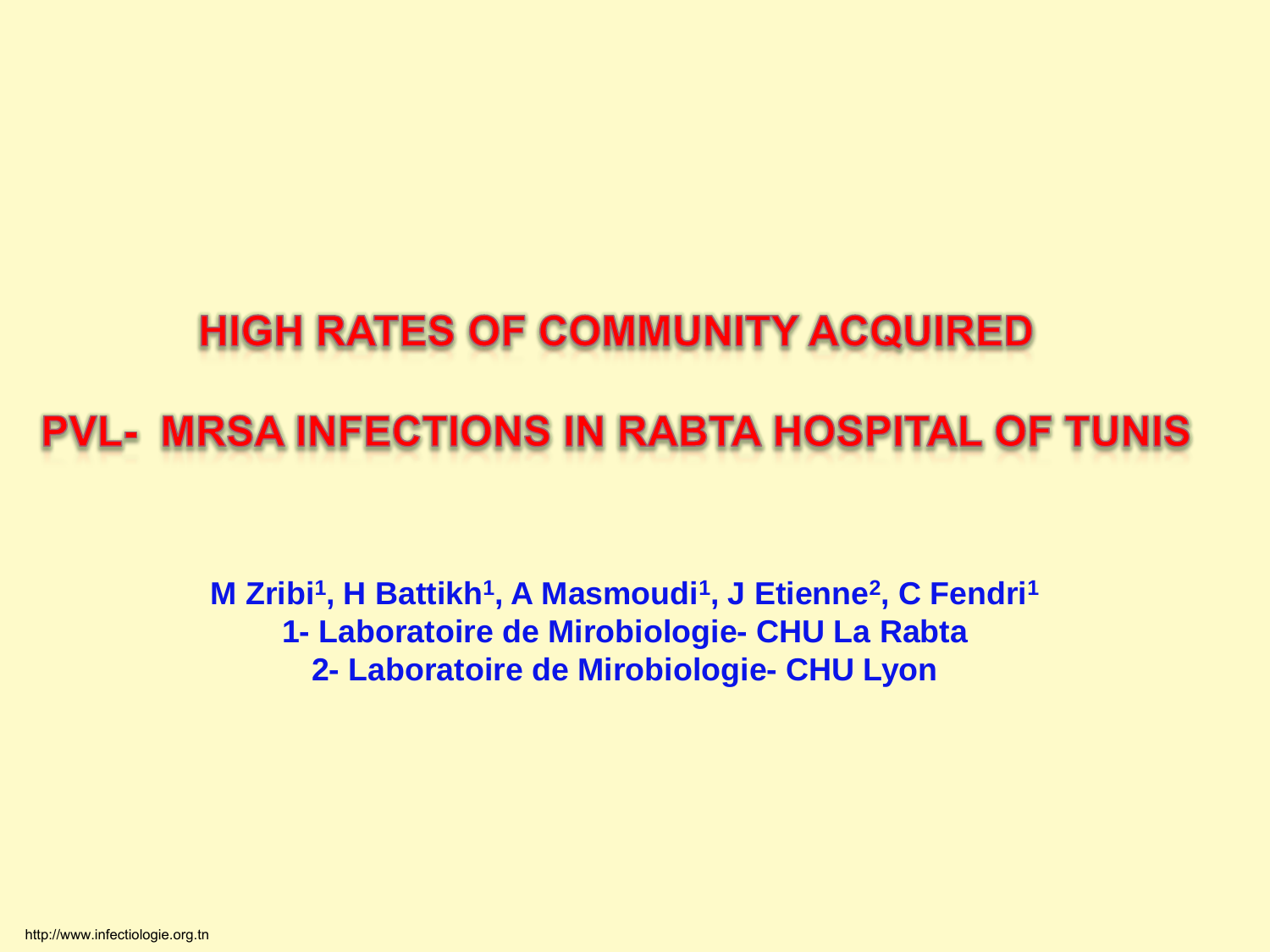## **Introduction**

- MRSA may be associated to healthcare and/or to the community infections
- Multiple MRSA clones have been identified in different countries and a number among them have been described as international or pandemic clones
- The major clone previously described is PVL positive community acquired MRSA
- This clone, which is spreading in Europe has an ST80, an agr3 allele predominately and a spa type t044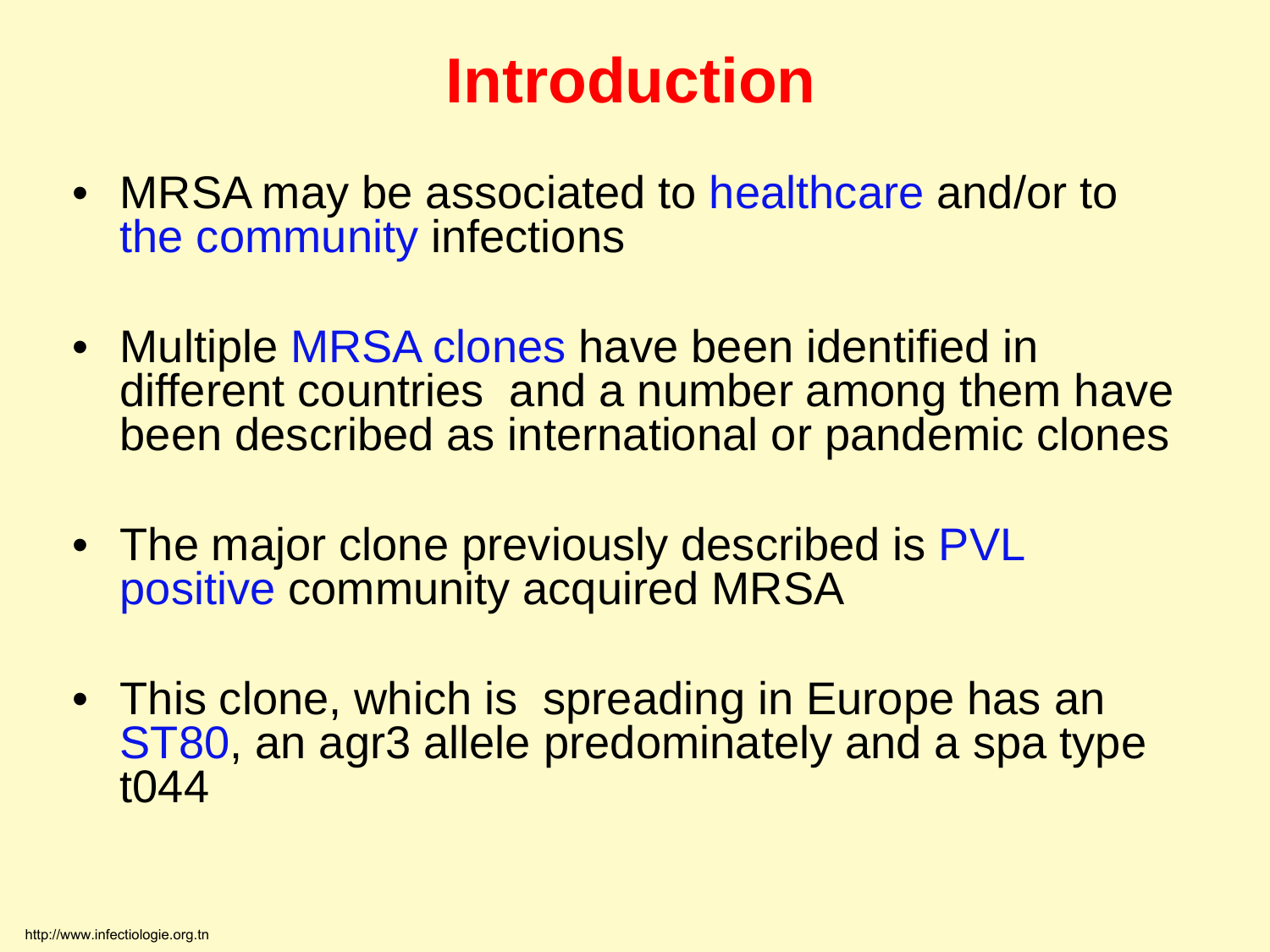## **Objective**

# To Characterize in our hospital: the virulence factors Spa type Sequence type of MRSA strains in the community/hospital

http://www.infectiologie.org.tn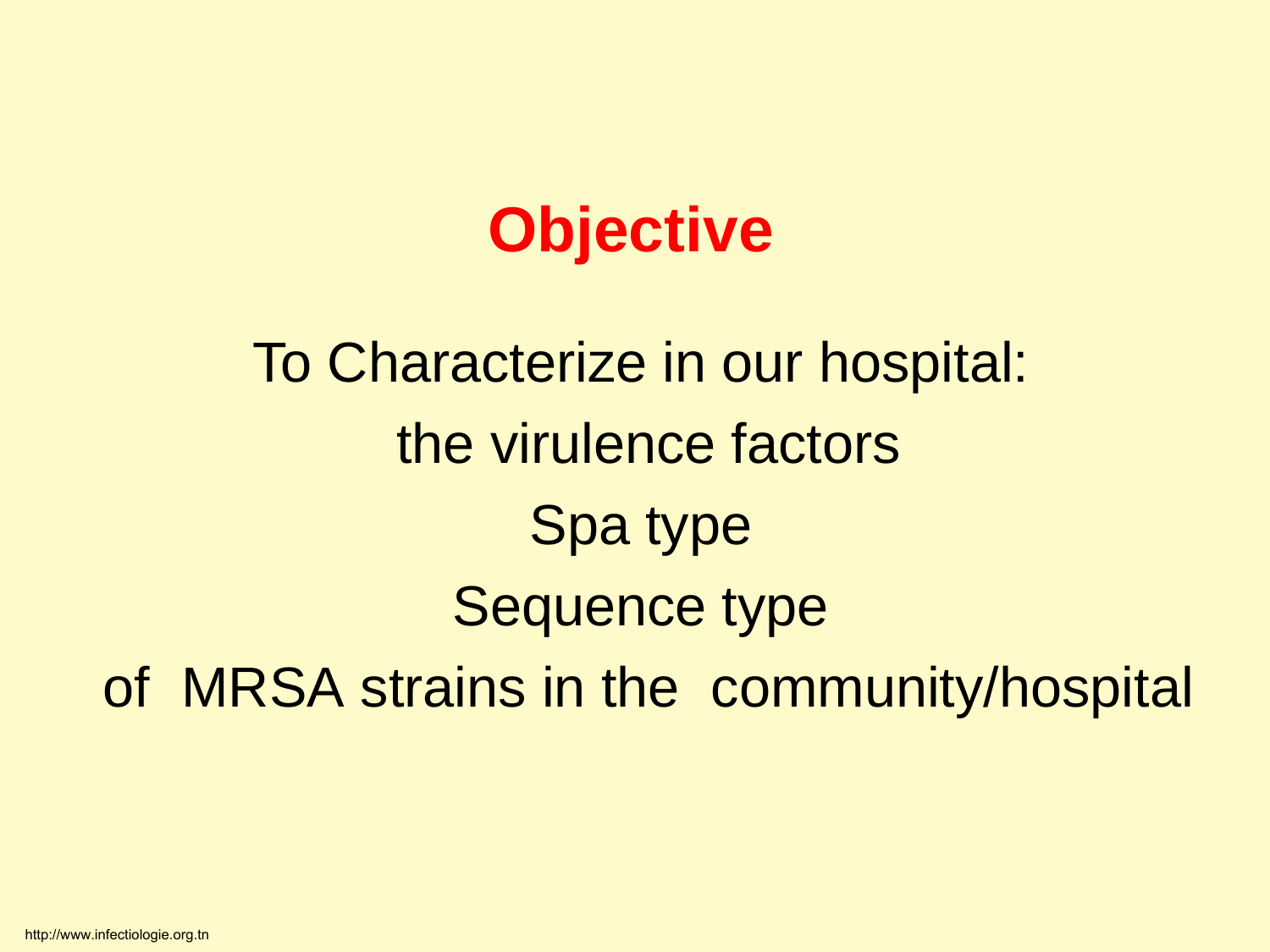## **Materiel and methods**

- Bacterial Strains (2005-2008): all MRSA strains isolated from bloodstream (25 ) were concerned and 34 other randomly strains were selected from different specimen
- Identification: *S aureus* was identified by standard microbiological methods
- Antimicrobial resistance was determined by the disk diffusion method in accordance with CA-**SFM**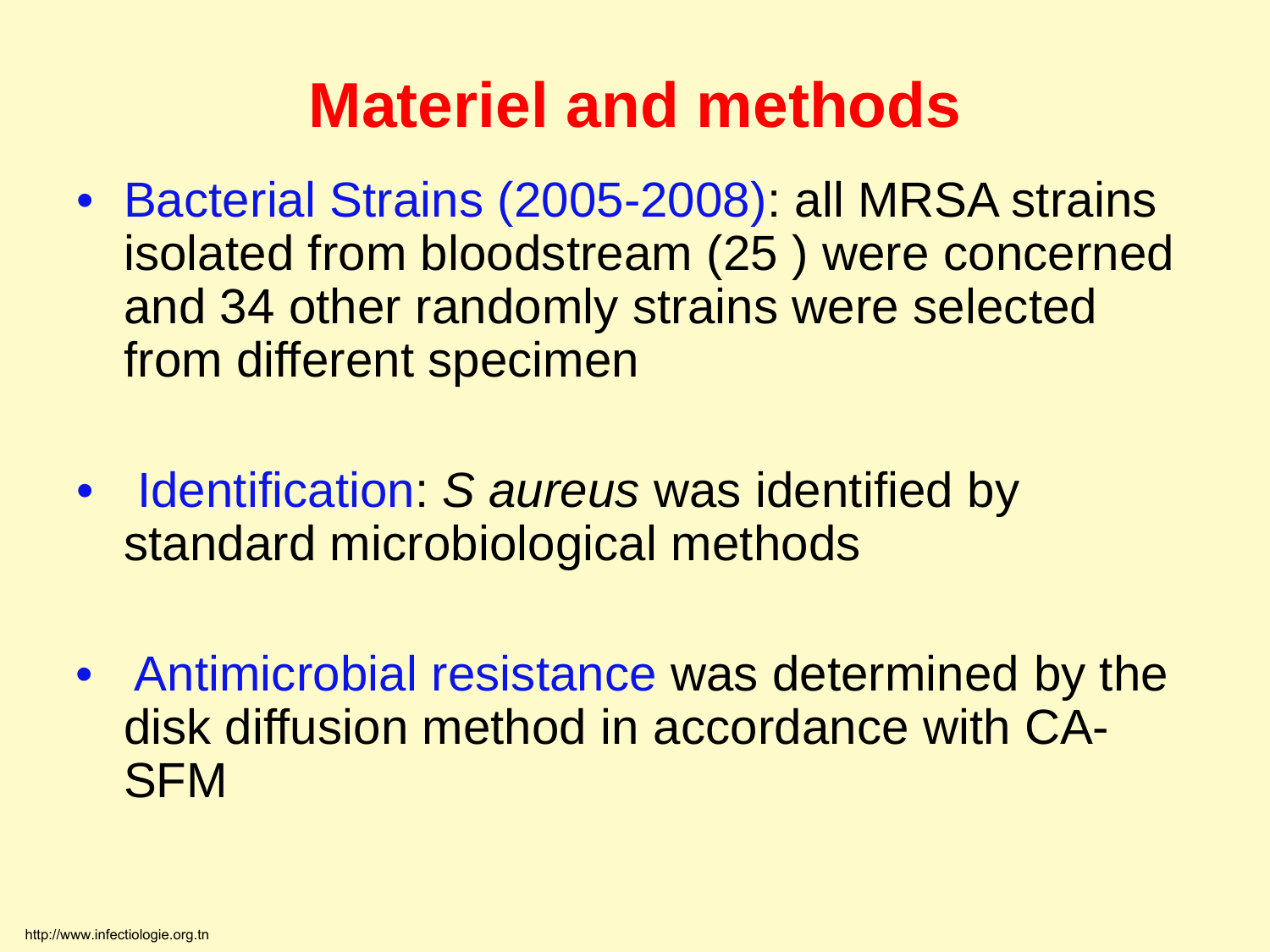## **Materiel and methods**

- Genomic DNA was extracted by using standard phenol-chloroform procedure
- The detection of gyr A gene, *mec A* gene, virulence factors genes and agr groups (1-4) were performed by multiplex PCR
- The SCC *mec* types (I-VI) was performed by amplifiying regions within SCCmec, the ccr and the mec regions as described by Kondo *and al.*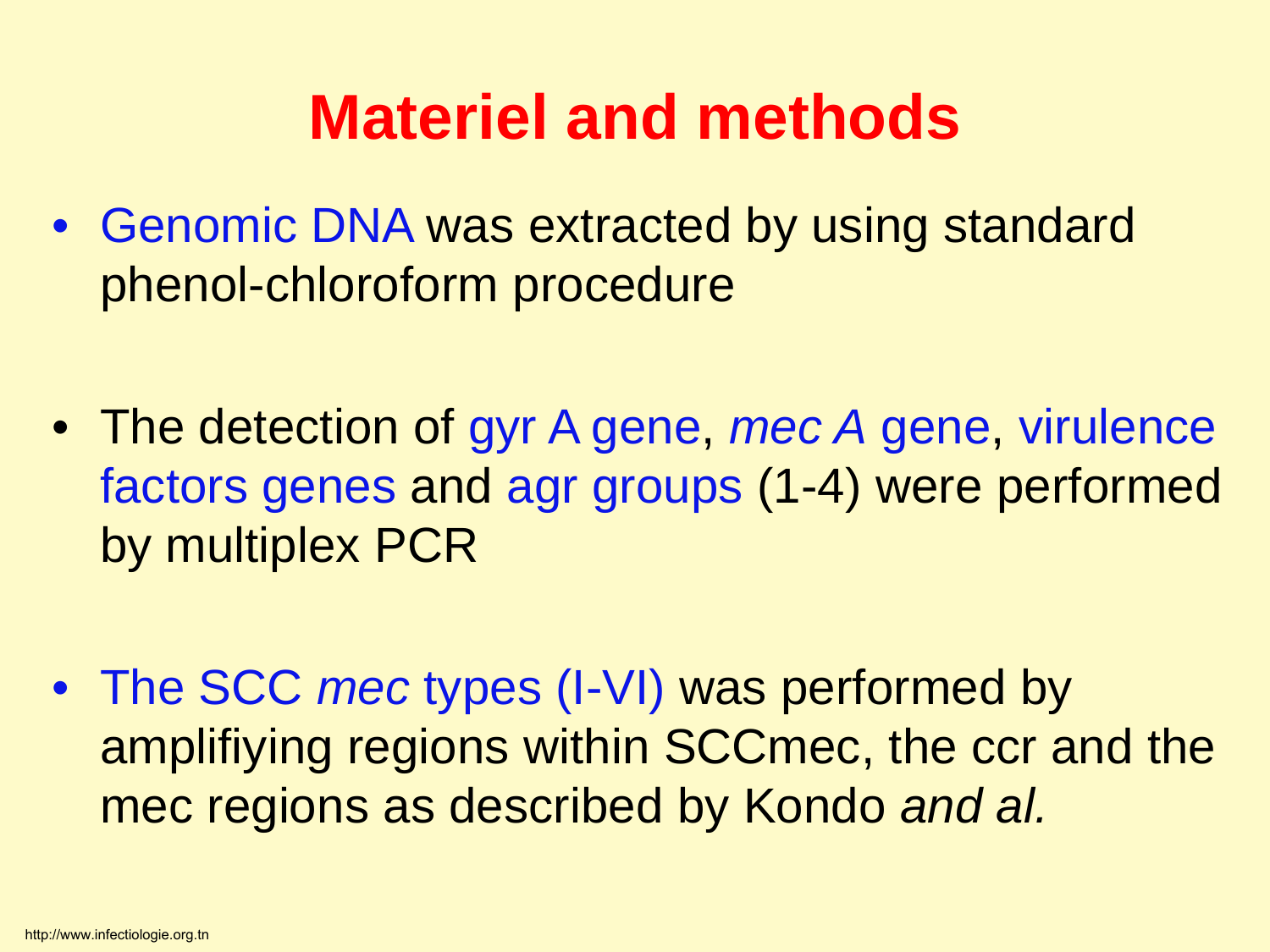## **Materiel and methods**

• MLST: performed as previously described by Enright et al., 2000.

The allelic profiles of MRSA strains were assigned on the basis of their MLST type using the MLST program (http://saureus.mlst.net/)

• *Spa typing:* S*pa* types were determined with the assistance of Ridom Staph Type software (Ridom GmbH, wurburg, Germany (Grisold et al., 2002)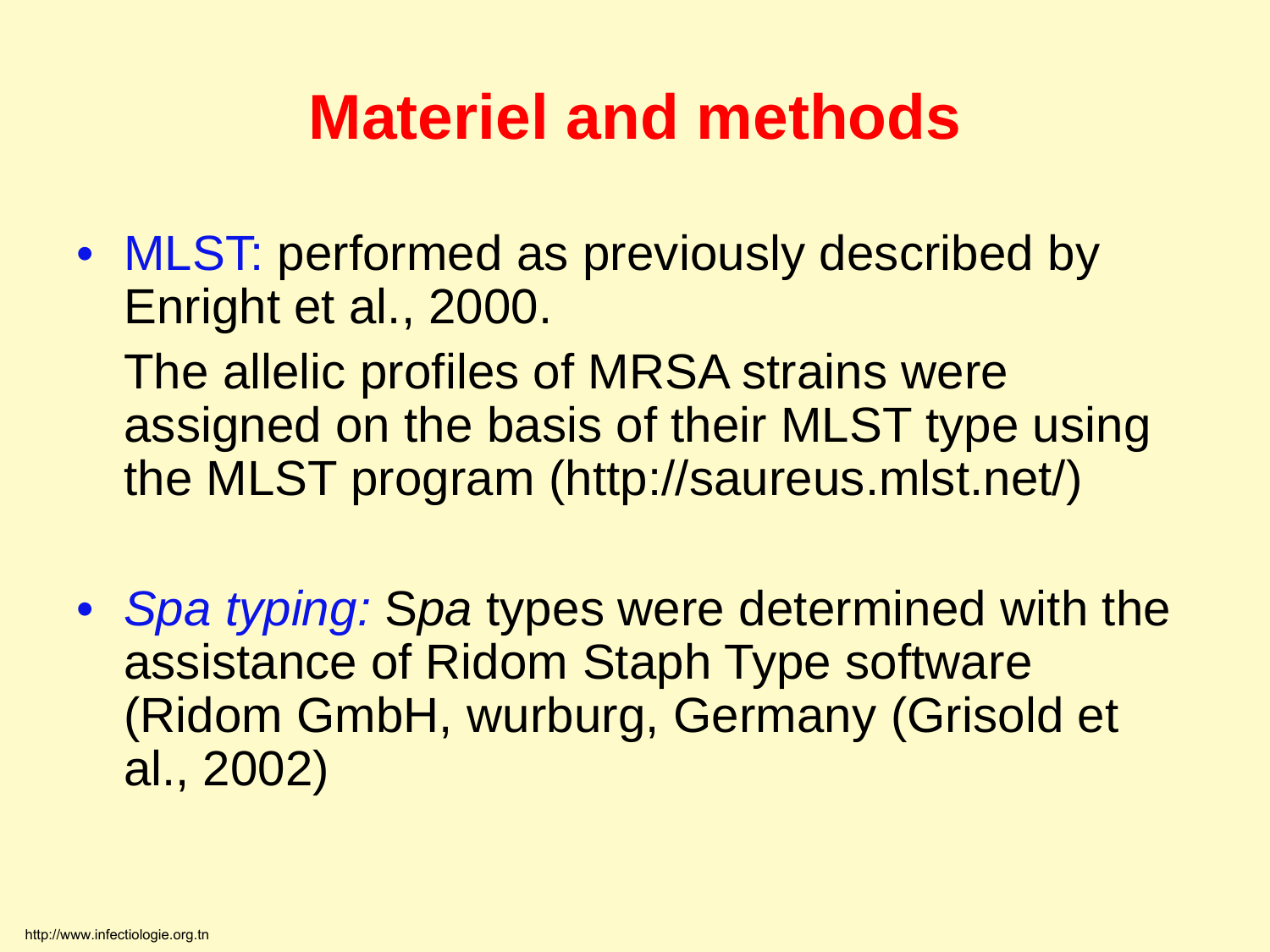Demographic and clinical Data

- 39 patients (66%) among the 59 studied had healthcare-associated infections (HAI)
- 20 patients (34%) had a community-acquired infection (CAI)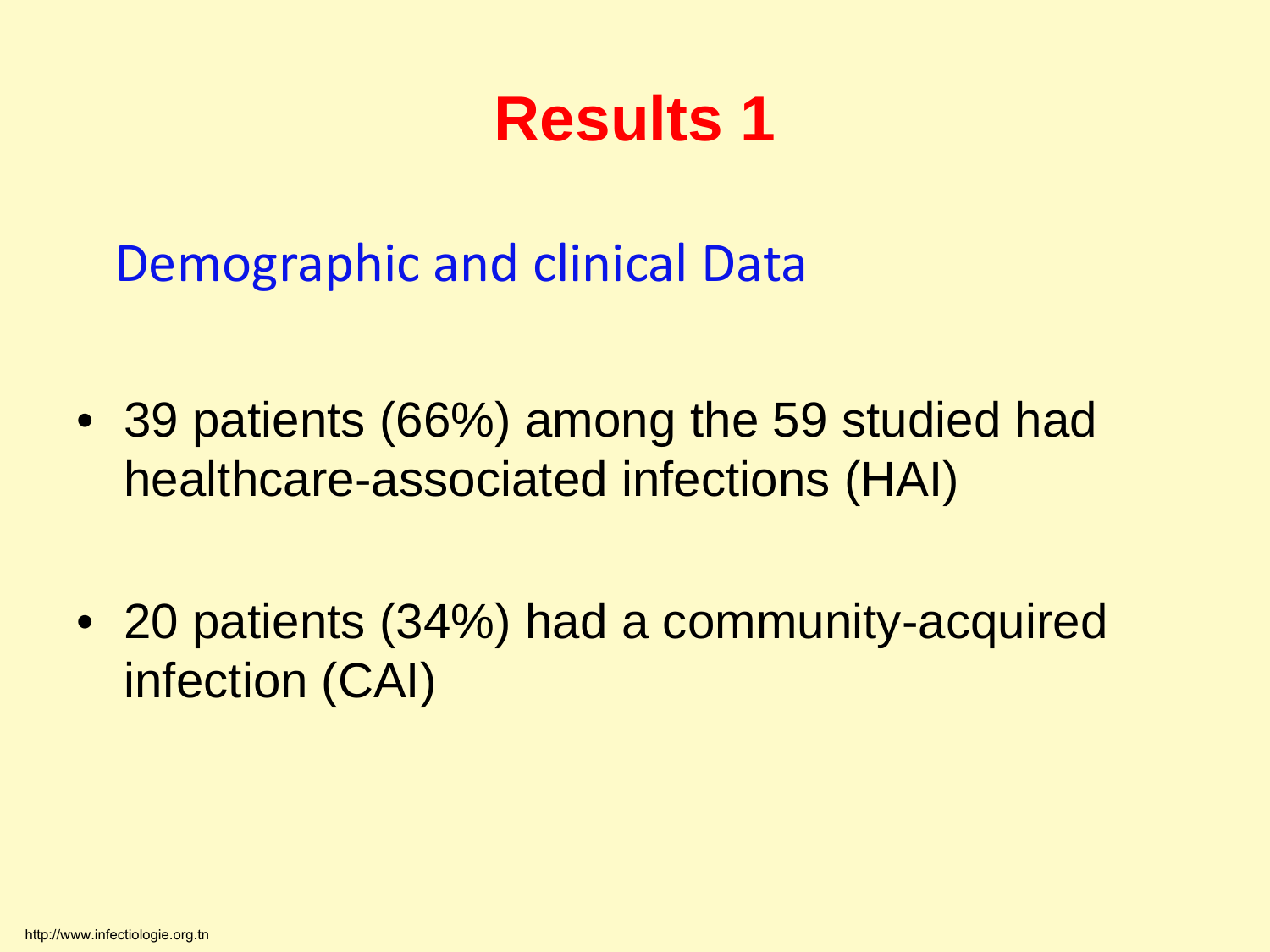| <b>Age</b>              | <b>HA-MRSA</b><br>$n=39$ | <b>CA-MRSA</b><br>$n=20$ | Total $n=59$ |
|-------------------------|--------------------------|--------------------------|--------------|
| <b>Median age</b>       | 41                       | 36                       | 41           |
| <b>Ranging</b><br>years | 4 days -75<br>years      | 11 - 72 years 4 days-75  | years        |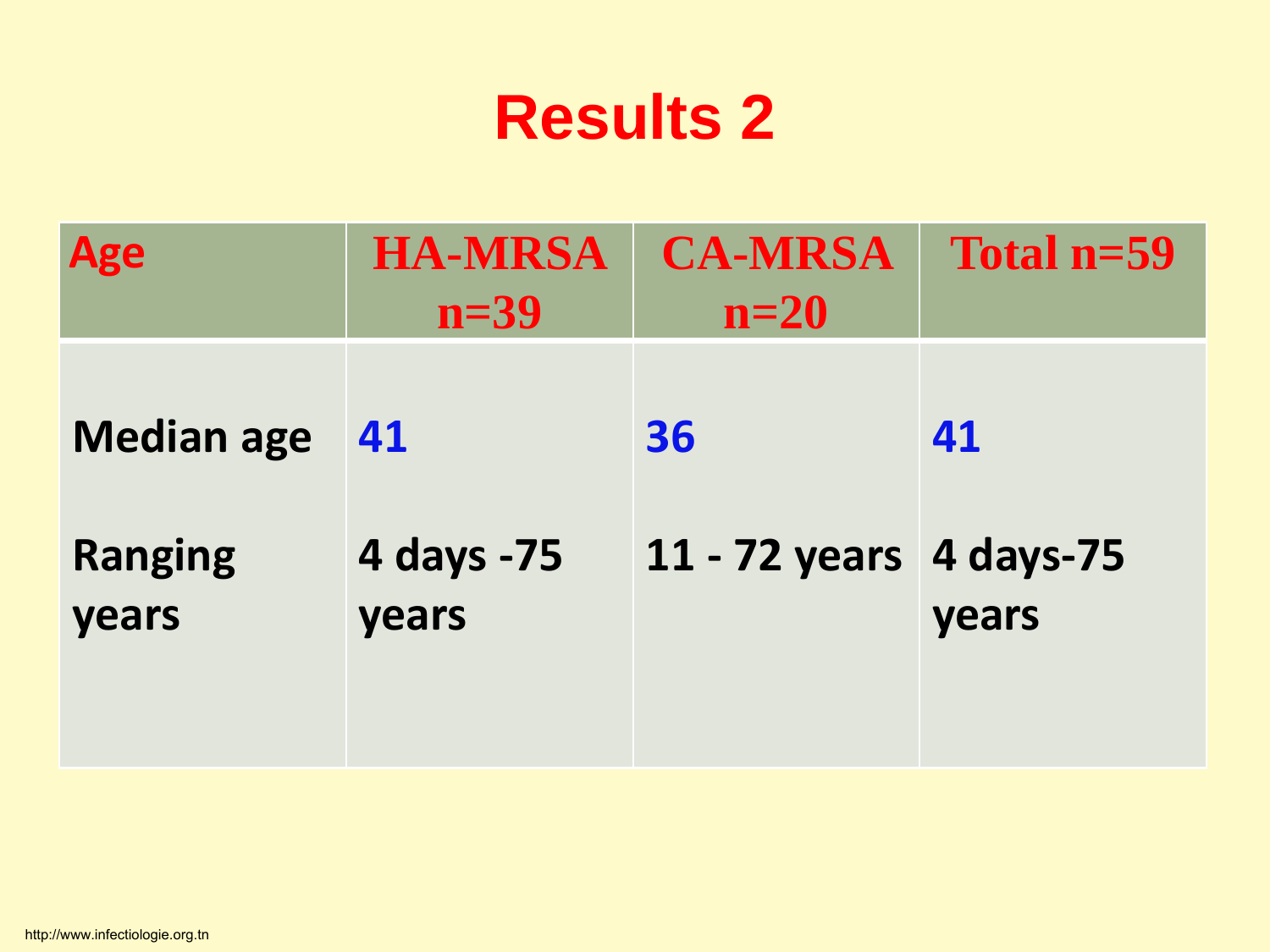### **Specimen origins**

| <b>HA-MRSA</b><br>$n=39$ | <b>CA-MRSA</b><br>$n=20$ | Total n=59               |
|--------------------------|--------------------------|--------------------------|
| 10                       | 14 (70%)                 | 24                       |
| 25 (64%)                 |                          | 25                       |
|                          | 0                        | $\overline{\phantom{a}}$ |
|                          | 4                        |                          |
|                          | $\mathbf 1$              |                          |
|                          |                          | $\mathcal{P}$            |
|                          |                          |                          |

• 70% of CA-MRSA strains were isolated from pus

• Blood (64%) was the major source of HA-MRSA strains

http://www.infectiologie.org.tn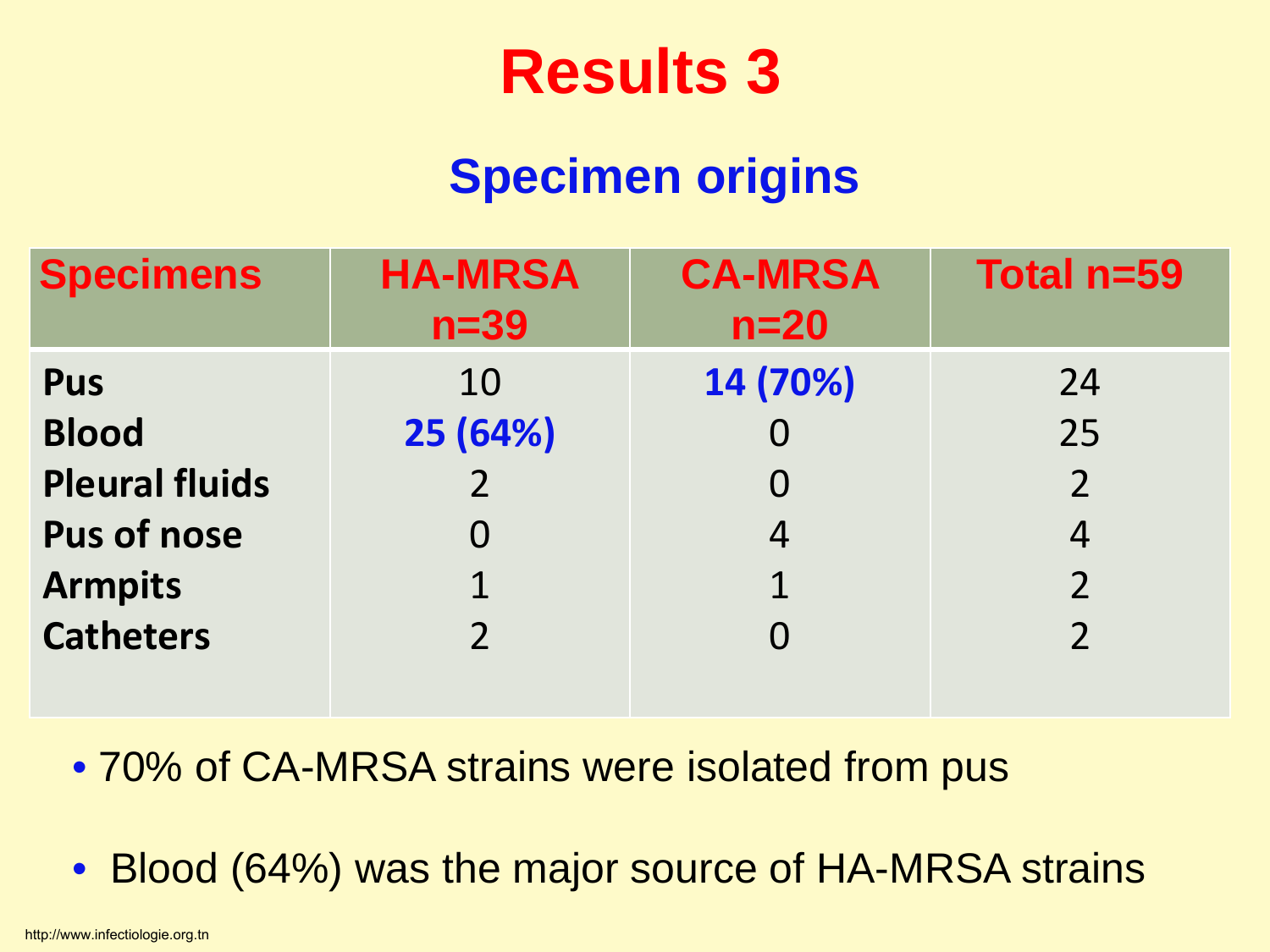### **Clinical units**

|                                                                                                                                                                       | <b>HA-MRSA</b><br>$n=39$                              | <b>CA-MRSA</b><br>$n=20$   | Total n=59                                                                    |
|-----------------------------------------------------------------------------------------------------------------------------------------------------------------------|-------------------------------------------------------|----------------------------|-------------------------------------------------------------------------------|
| <b>Intensive care</b><br><b>Dermatology</b><br><b>Neonatology</b><br><b>Cardiology</b><br>Otolaryngology<br><b>Orthopaedy</b><br><b>Haematology</b><br><b>Surgery</b> | 12 (31%)<br>10 (26%)<br>6<br>3<br>$\overline{2}$<br>3 | 17 (85%)<br>$\overline{2}$ | 12<br>27<br>6<br>3<br>$\overline{2}$<br>$\overline{2}$<br>$\overline{2}$<br>3 |
| <b>Infectious</b><br>diseases                                                                                                                                         | 2                                                     |                            | $\overline{2}$                                                                |

85% of patients with CA-MRSA were seen by Dermatology department

HA-MRSA were isolated in the intensive unit care in 31% and Dermatology department in 26% of cases http://www.infectiologie.org.tn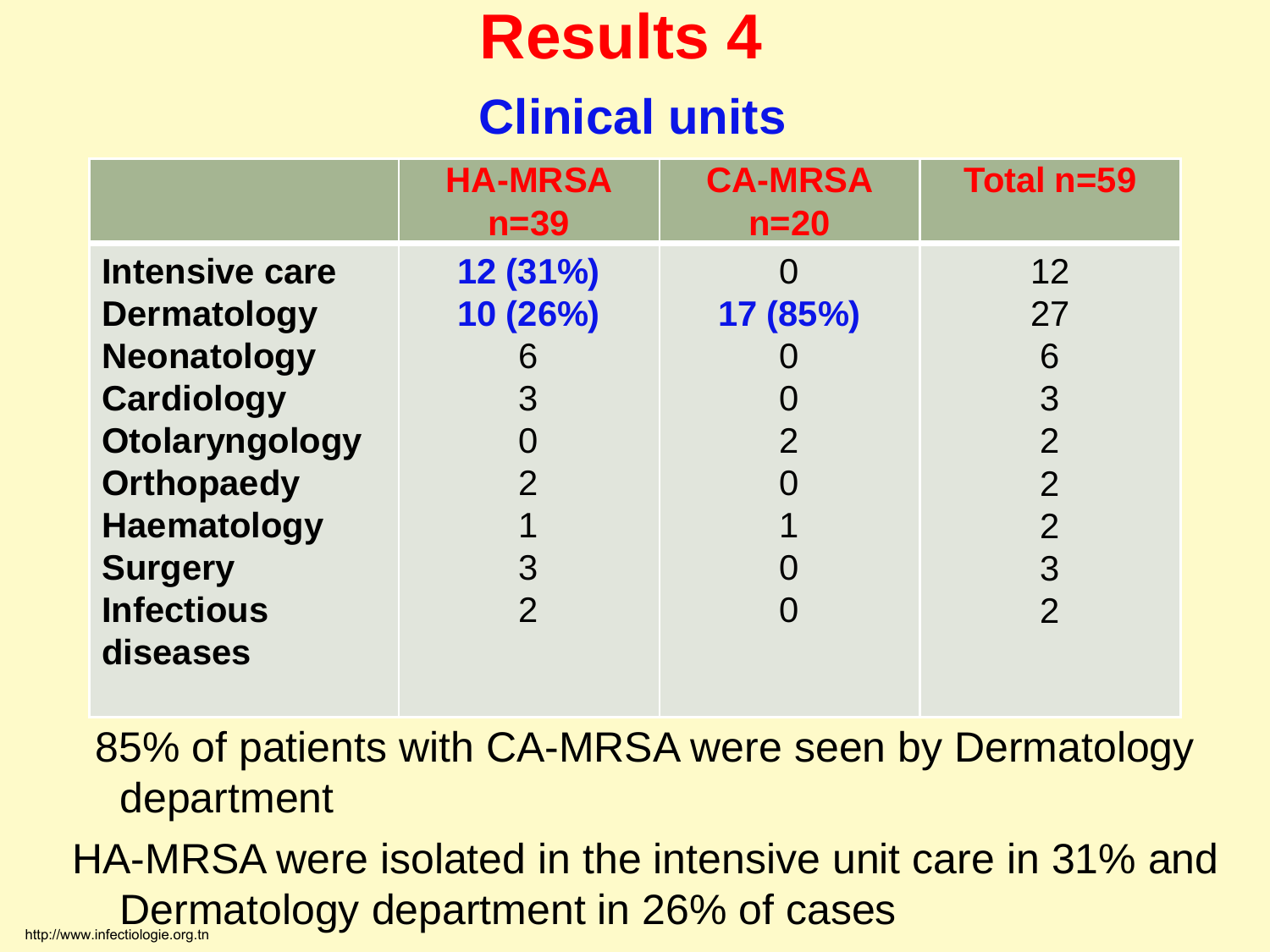#### **Distribution of isolates according agr group and toxin genes**

| <b>Clones</b> | agr | <b>Toxin gene</b> | <b>SCC</b> mec  | <b>ST</b> | <b>Number</b> |
|---------------|-----|-------------------|-----------------|-----------|---------------|
|               |     |                   |                 |           |               |
| <b>ST 80</b>  |     | edin, PVL         | IV              | 80        | 26            |
| <b>ST 80</b>  | 3   | edin, PVL,        | IV              | 80        | 27            |
|               |     | sed, ser          |                 |           |               |
|               |     |                   |                 |           |               |
| Paediatric    |     | sem, seo, Edin    | IV              |           |               |
| Paediatric    |     | sem, seo          | IV              |           | 15            |
| Paediatric    |     | sem, seo, Edin,   | IV              |           |               |
|               |     | <u>tst</u>        | ${\bf \Psi}$    |           |               |
| Iberian       |     | Sea               | IV              | 247       | 14            |
|               |     |                   |                 |           |               |
| Hungarian     |     | sea, sec, sel     | III             | 241       |               |
| Not attached  |     | sea, sel K, sel Q | $CCrA1$ ,       | 241       |               |
| to any clone  | 3   | sea, seh          | CCRA2,          |           |               |
|               |     |                   | <b>Classe B</b> |           |               |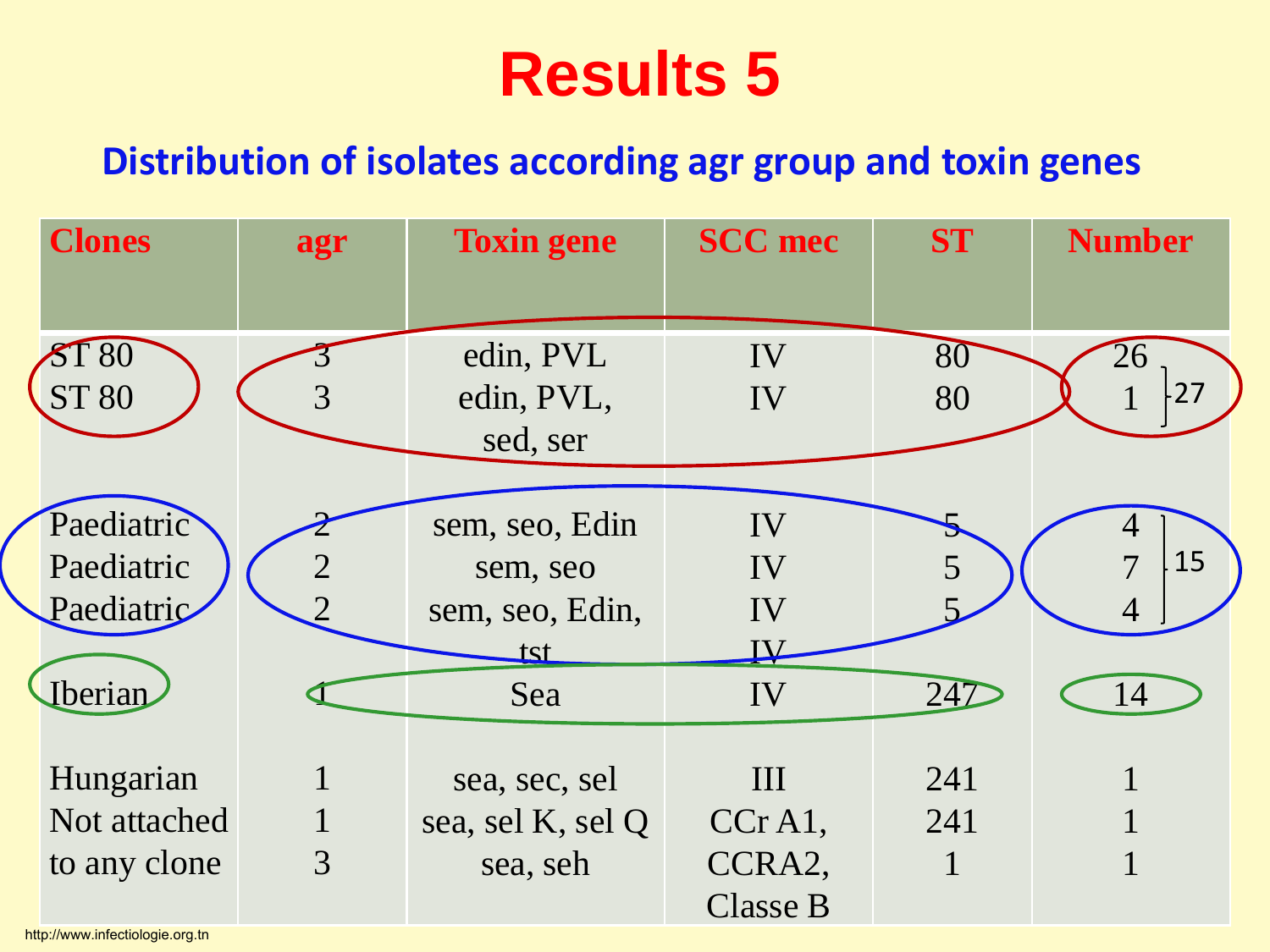### **Characteristics of ST 80 clone**

- The ST80 clone was the most frequently isolated: 27/59 **(47%)**
- PVL positive isolates caused 14 (70%) of the community acquired infection and 14 (36%) of the hospital acquired infection
- Three deaths occured
- 24 of the 27 isolates with PVL gene toxin were resistant to tetracyclin, 23 to kanamycin , 22 to fusidic acid and 17 to erythromycin
- All isolates were sensitive to gentamycin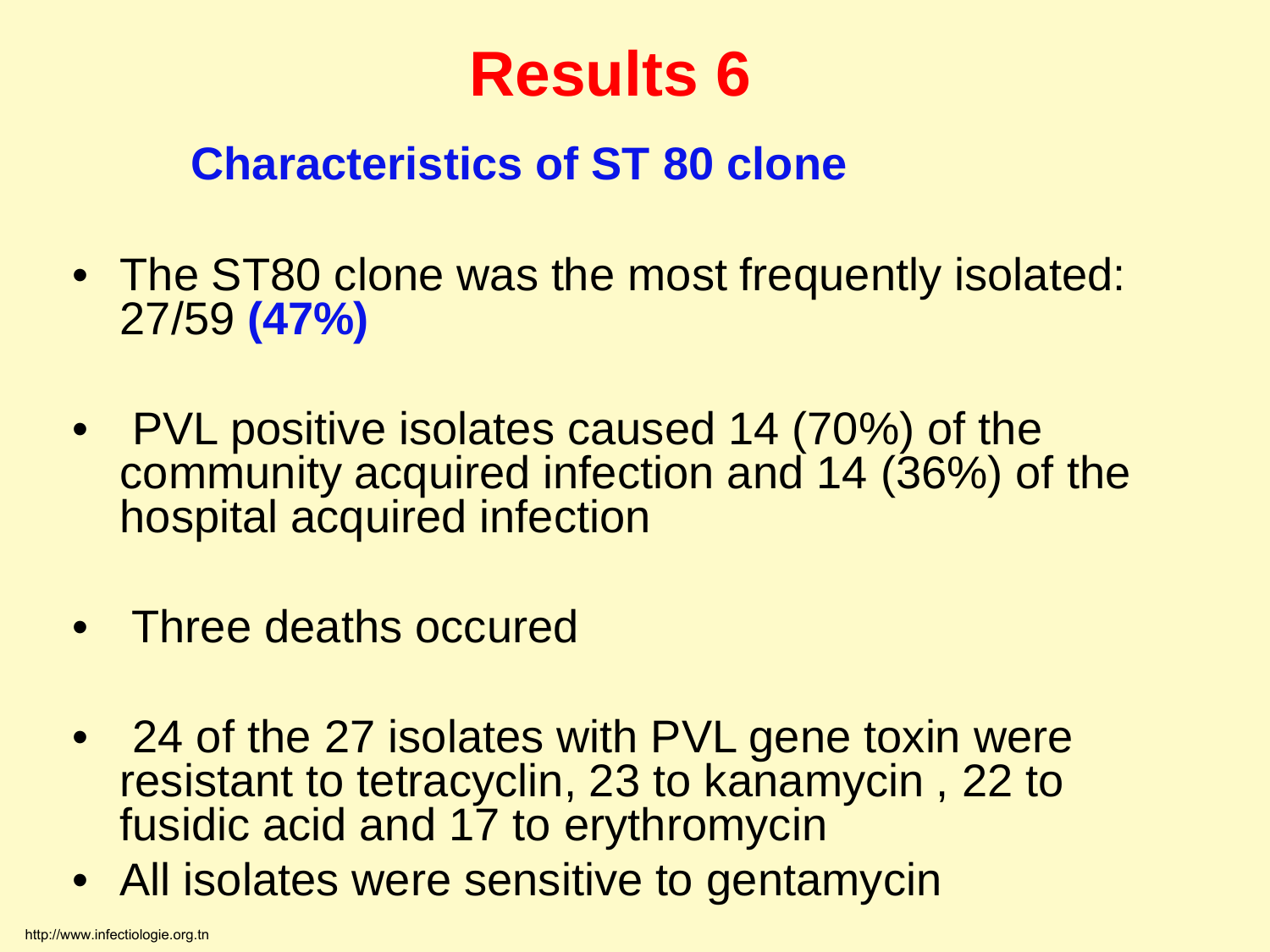### **Characteristics of paediatric pandemic clone (25%)**

- 11 of the 15 patients with egc toxin positives MRSA were HA and 4 were in the community
- Four deaths occurred
- All strains were resistant to penicillin, kanamycin and tetracyclin. 8 were resistant to tobramycin, 7 to erythromycin and 6 to fusidic acid
- Only one isolate was resistant to gentamycin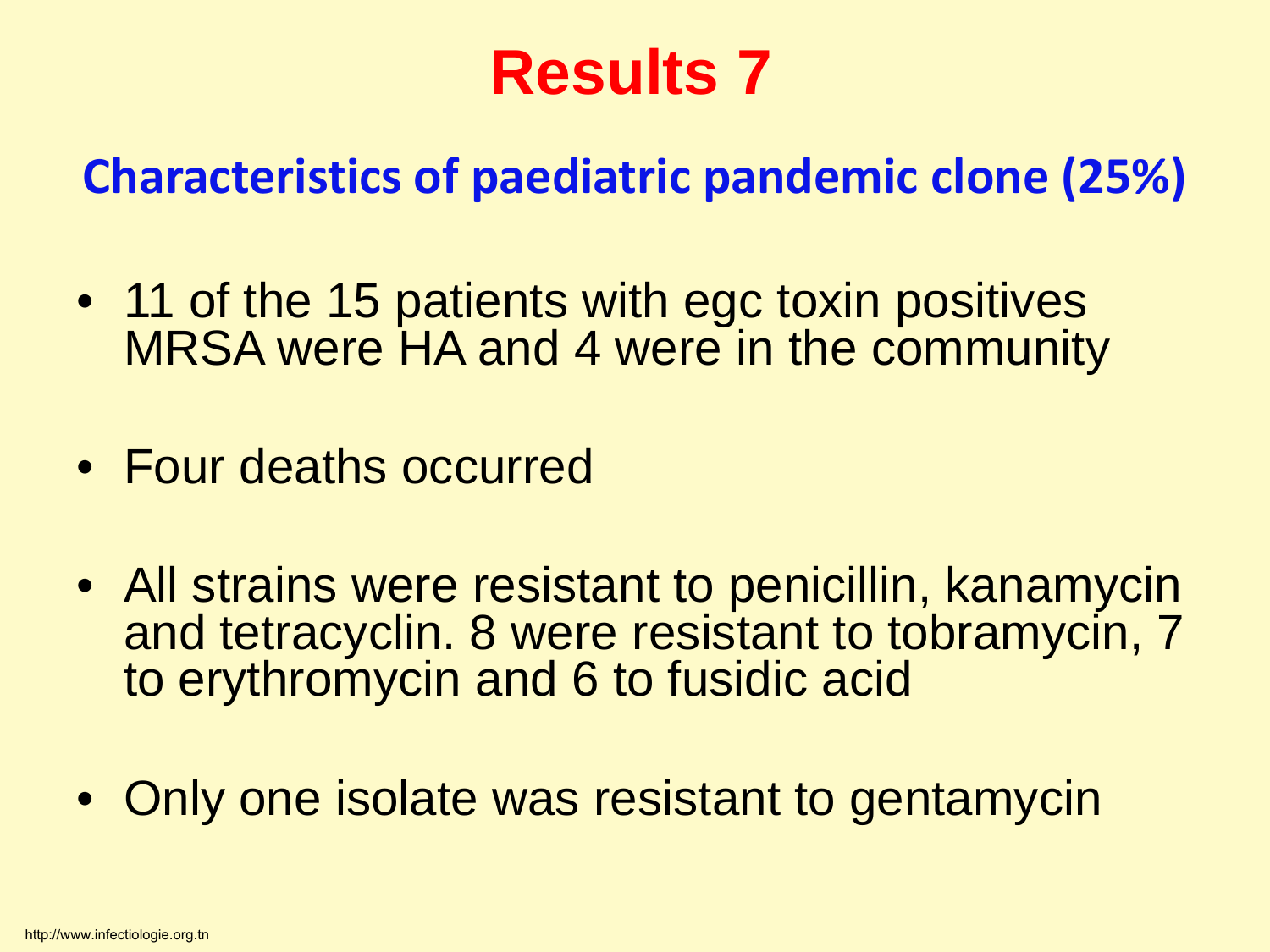### **Characteristics of Iberian clone (23%)**

- 13 of the14 patients with Iberian clone had acquired hospital infection
- 8 deaths occurred (57%)
- All isolates were resistant to kanamycin and tobramycin. 12 isolates were resistant to ofloxacin and gentamycin, 10 to rifampicin, 3 to fosfomycin and fusidic acid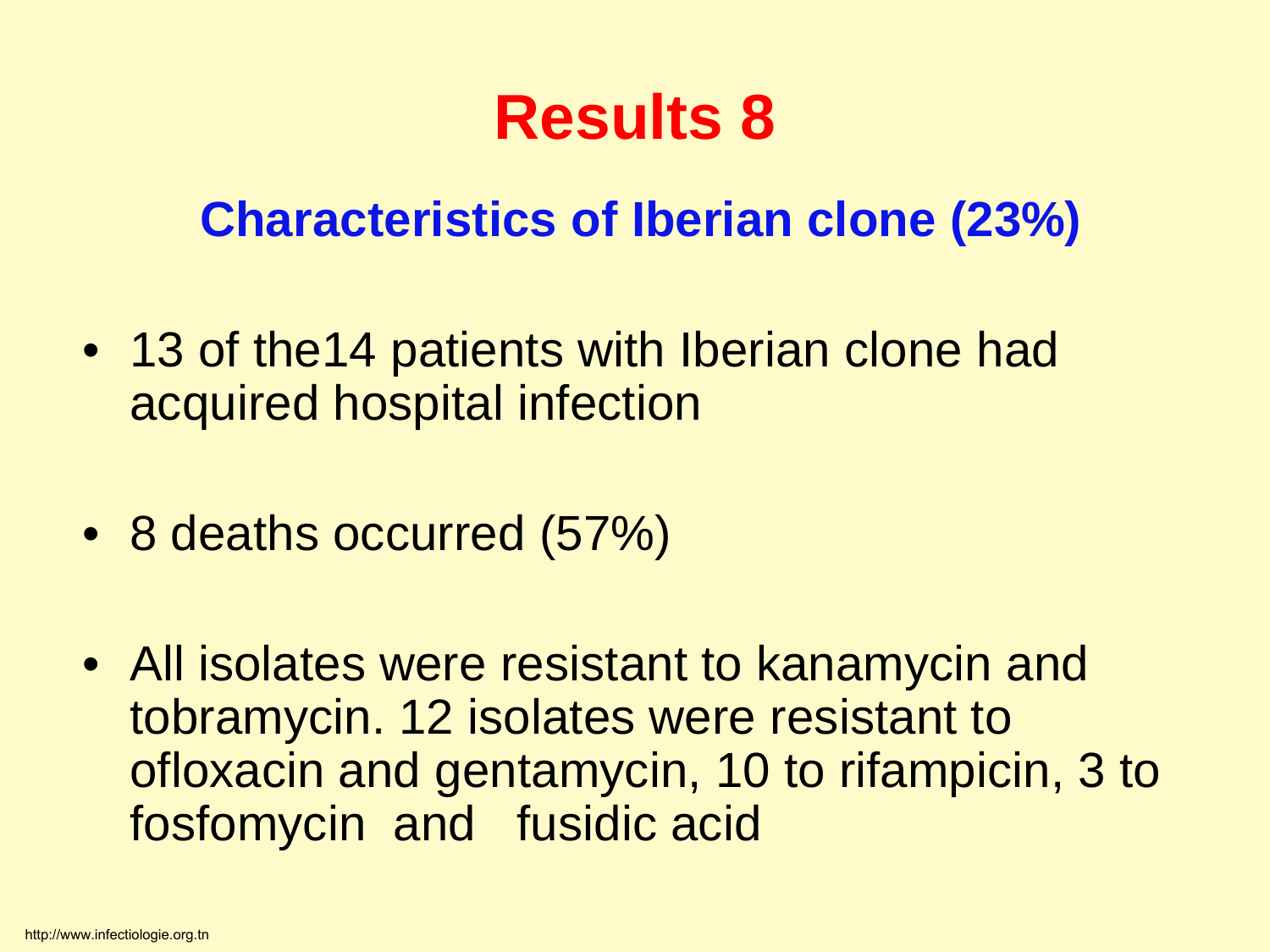• PVL positive CA-MRSA emerged 1<sup>st</sup> in North America (Naimi et al., 2001) and Australia (Turnidge et al., 2000), then they have spread in Europe (Dufour et al., 2002) and were recently detected in north Africa (B Nejma et al., 2006; Ramdani-Bouguessa., 2006) and currently in Tunisia

These data suggest that ST80 clone is an epidemiological clone that has rapidly spread all over the world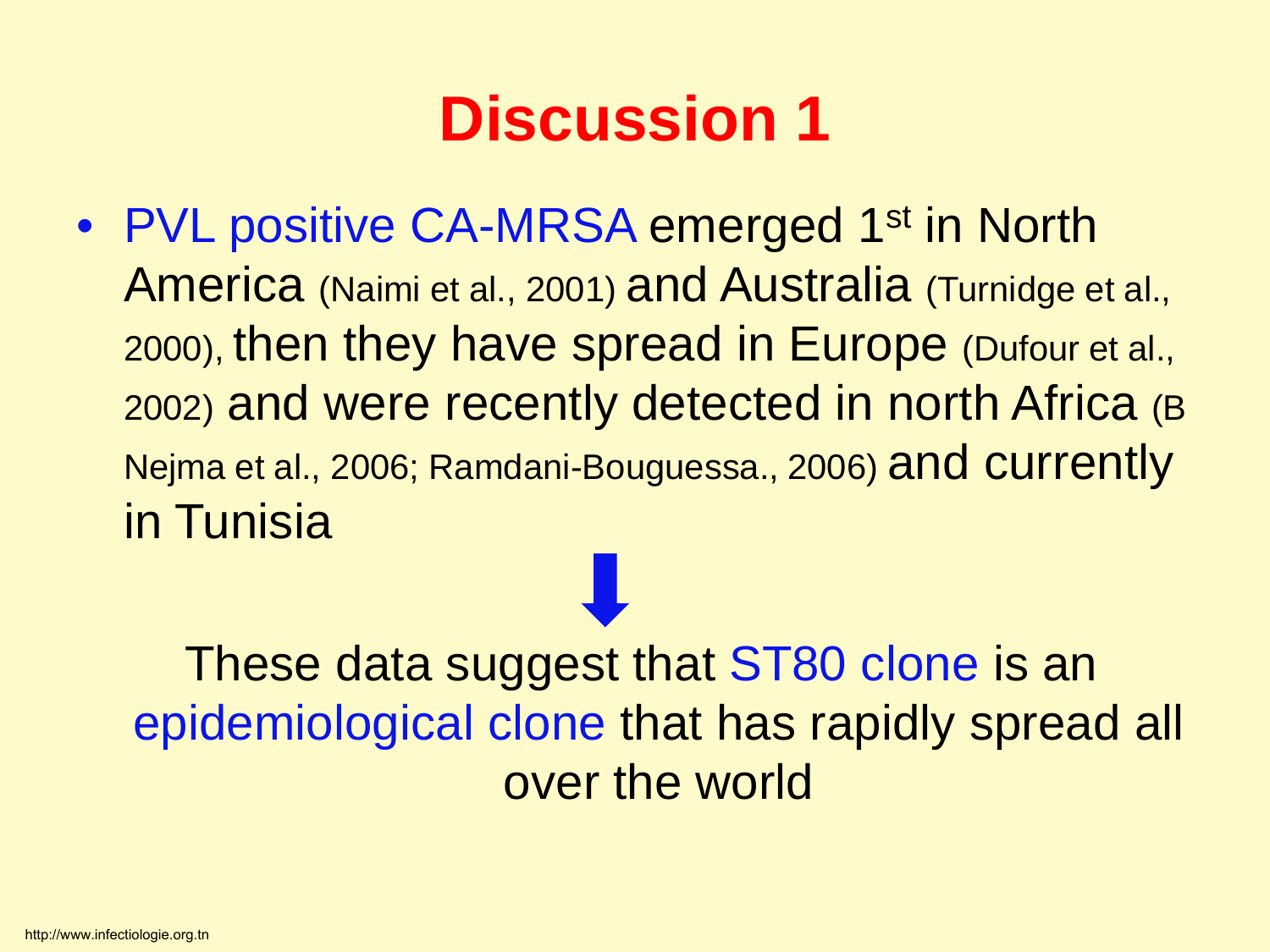- In our study, 63% of PVL MRSA were isolated from discharge and 37% from septicemia. In fact PVL is a toxin associated with *S aureus* strains causing severe skin infections (Dufour et al., 2002)
- The ST 80 clone was first described as CA-MRSA clone but in our study it was present in both HA- MRSA and CA-MRSA (Vandenesh., 2003)
- PVL caused the 70% of community-acquired infections and 36% of hospital acquired infections and this finding is similar to result of Ramdani and al. in Algeria (2006)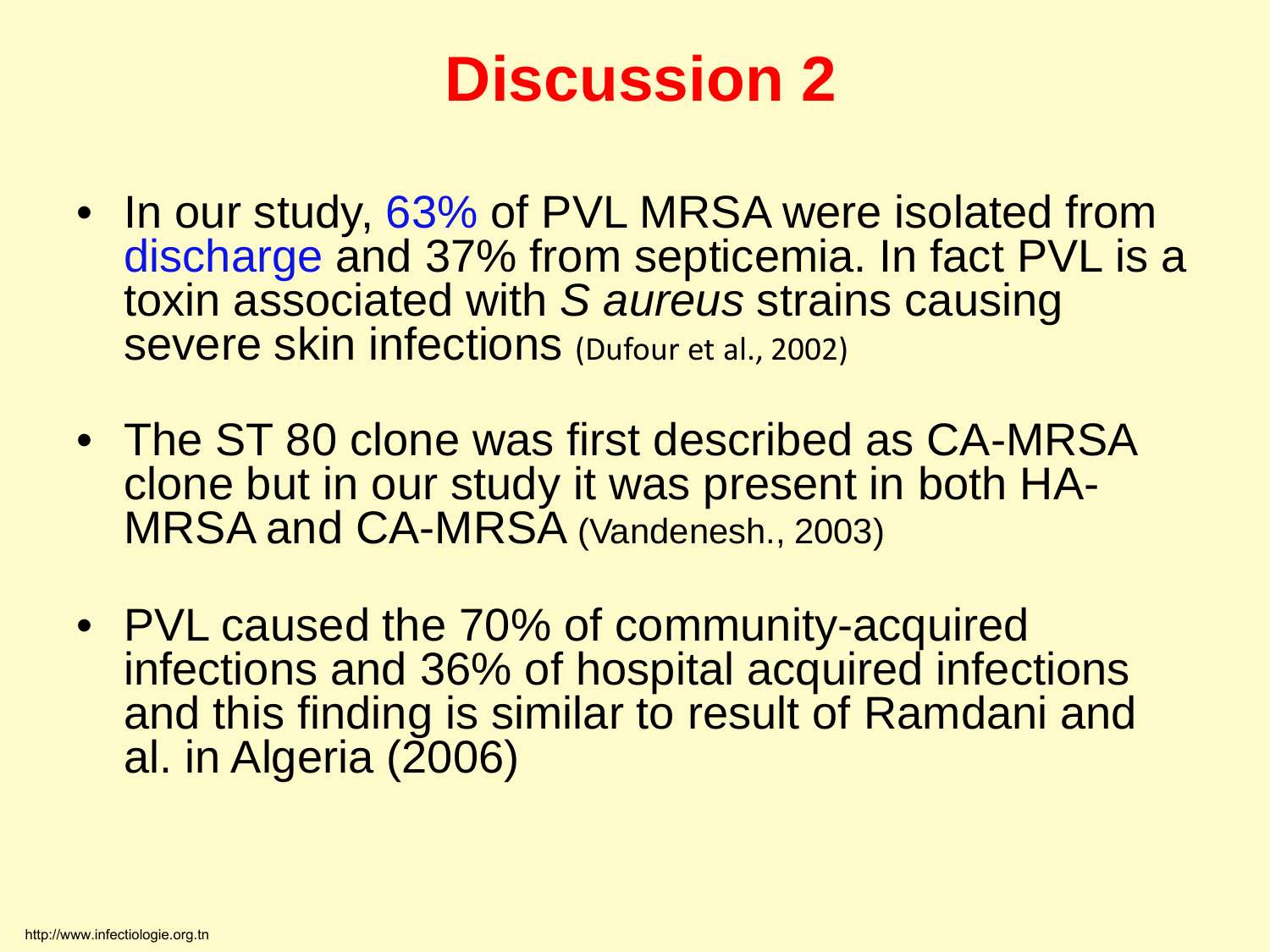- Vandenesh and al showed that PVL positive ST 80 CA-MRSA strains are usually resistant to oxacillin, kanamycin, tetracyclin and fusidic acid (Marquet et al., 2004) and it's particularly worrisome that we detected multidrug resistant
- As well as our study which CA-MRSA ST 80 showed resistance to fusidic acid, tetracyclin and kanamycin, similar to CA-MRSA isolated in Algeria (Ramdani-Bouguessa., 2006)
- In contrast other studies conducted in Tunisia (B Nejma et al., 2006) and Egypt (Enany et al., 2009) showed that isolates were susceptible to tetracyclin and fusidic acid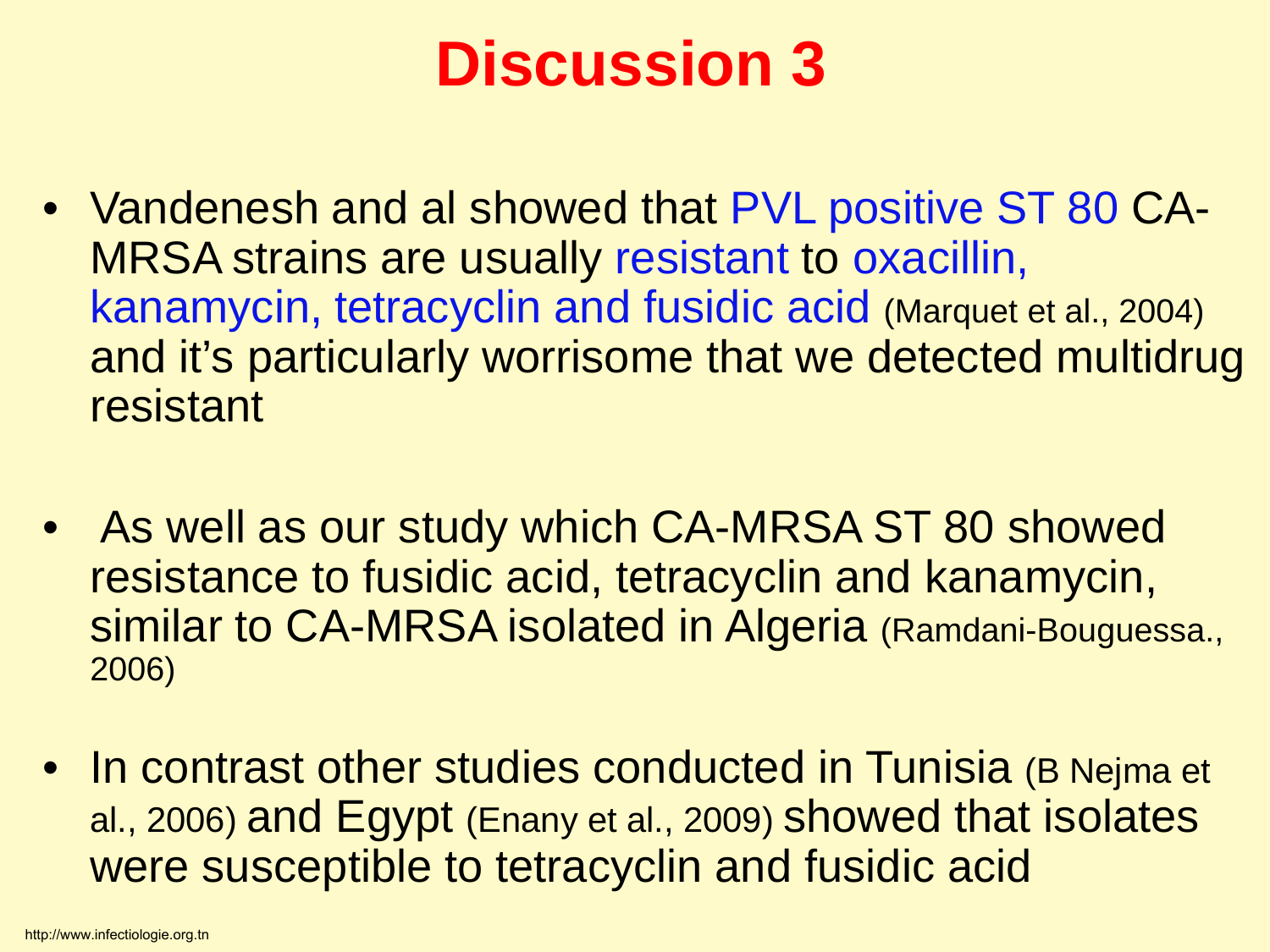- The ST5 SCCmec IV Pediatric clone is one of the major hospital acquired MRSA clones widely distributed worldwide (Vivoni et al., 2006; Tenover et al., 2006; Sa-Leao et al., 1999)
- It corresponded to both TSS and suppurative infections usually resistant to oxacillin, kanamycin and tobramycin and intermediary to fusidic acid (Aires de Sousa et al., 2005)
- In our study all isolates were resistant to kanamycin but only, 8 to tobramycin and 6 to fusidic acid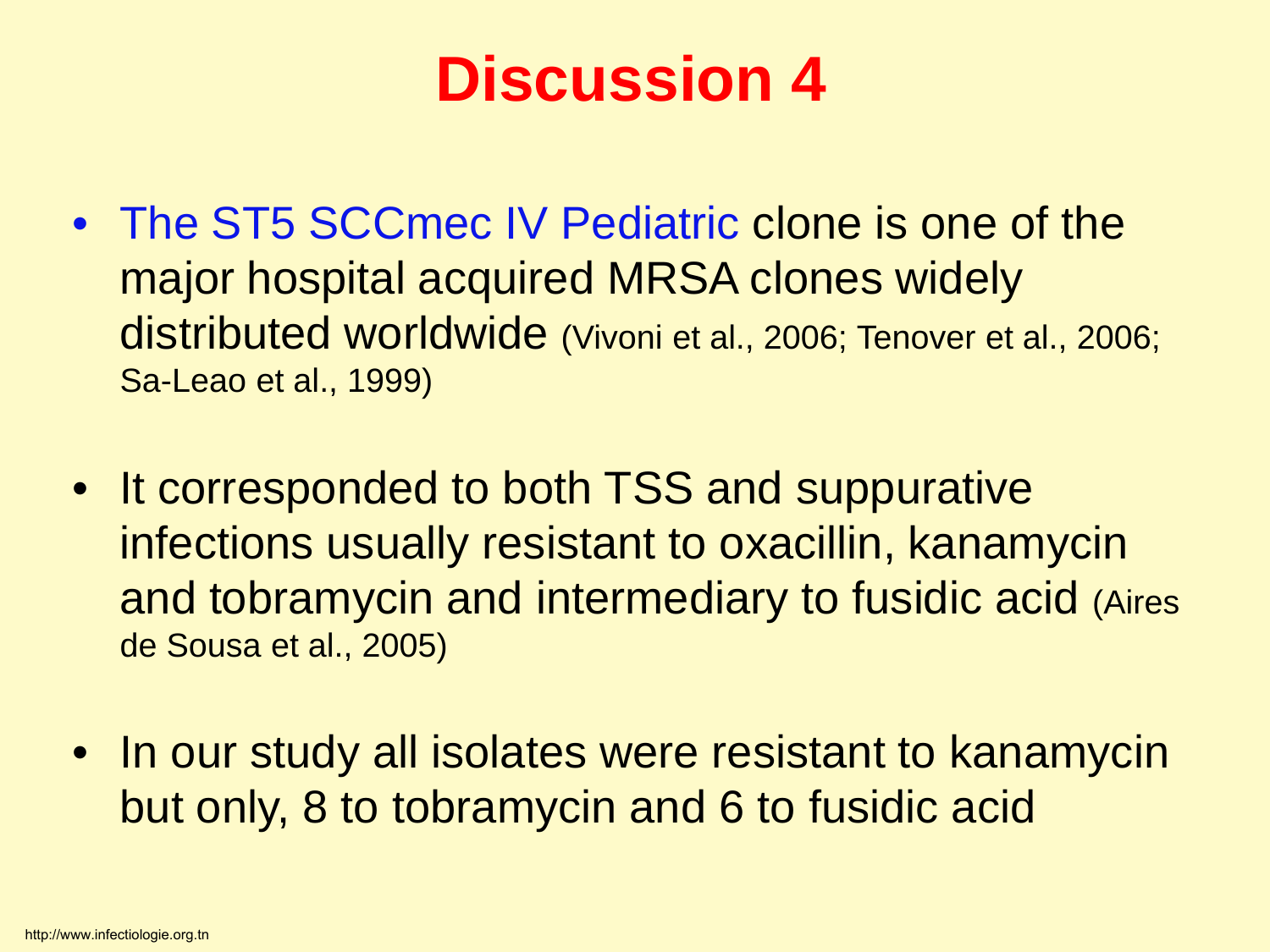- The Iberian clone is one of the pandemic clones and had been identified in several countries such as Spain and Portugal (Argudin et al., 2009)
- In our study MRSA Iberian clone strains were multi-résistant to antibiotics
- This multiresitsance could be explained by the presence of several resistance genes integrated in different locations on the chromosome than the mec cassette (Ito et al., 2004)